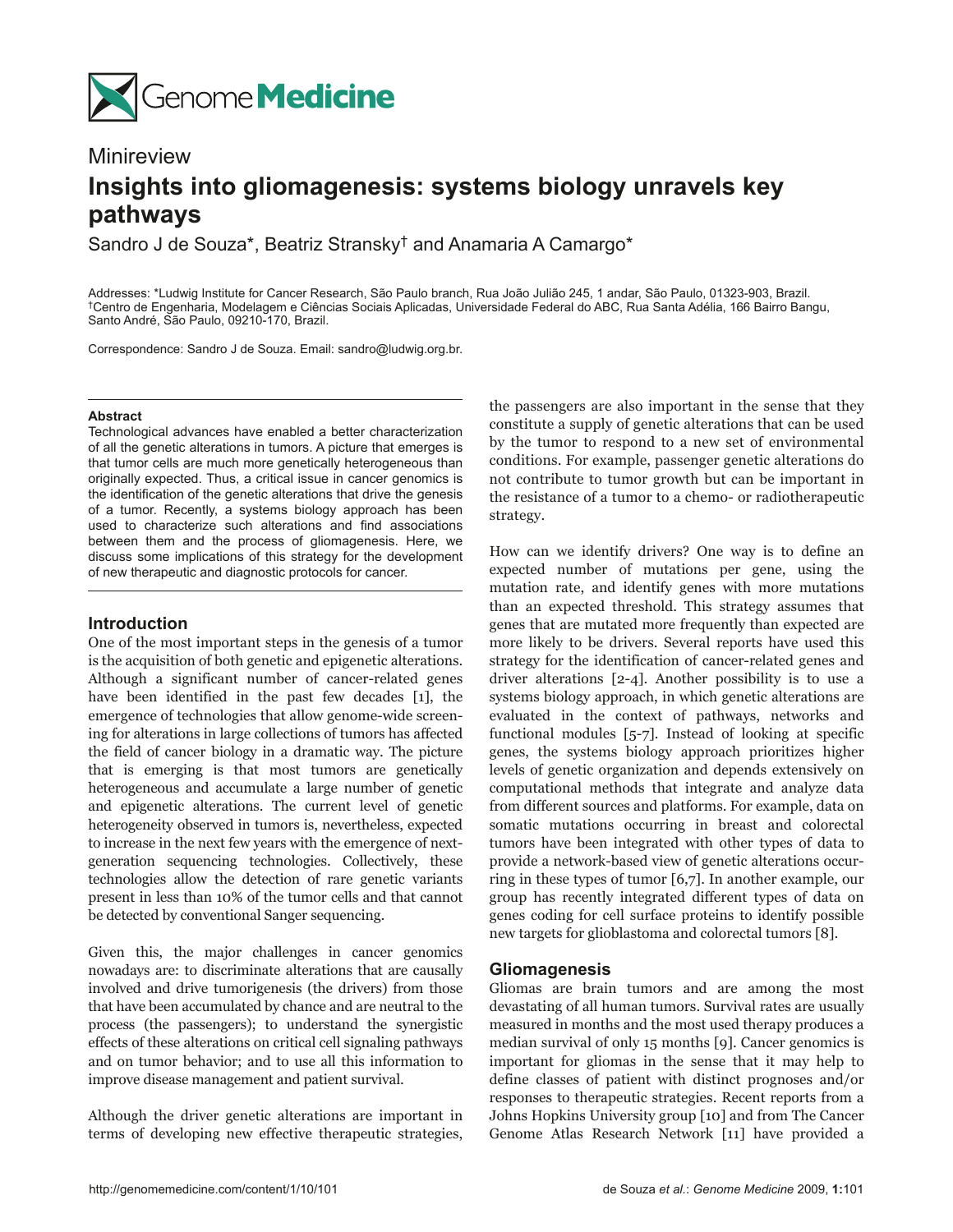much broader view of the genetic alterations occurring in gliomas. Although these studies have found single genes that seem to be important in gliomagenesis - such as *IDH1*, encoding isocitrate dehydrogenase 1, which is often mutated in patients with a specific type of glioblastoma, the most lethal type of glioma [10] - the major pattern that emerged from these studies was extremely complex, with many new genetic alterations occurring in dozens of genes in each tumor. Which alterations contribute to the development of cancer is a matter of crucial interest.

# **Systems biology and gliomagenesis**

More recently, a systems biology approach was used by Bredel *et al.* [12] to describe a network model of cooperative genetic changes in gliomas and, most importantly, to evaluate its clinical relevance in terms of patient survival. Bredel *et al.* [12] assumed that different genetic alterations act together to facilitate gliomagenesis in a coordinated and cooperative manner. They carried out genomic profiling on 45 glioma specimens and identified several altered regions spread along different chromosomes showing significant associations. Interestingly, genes within the regions showing a significant association have a more dramatic change in their expression level than genes mapped to random genetic alterations. Furthermore, the authors [12] noted a greater propensity for downregulation in gene expression within the significant regions.

Genes showing a high level of association with gliomagenesis were then mapped into the context of a network of protein-protein or functional interactions. This network was enriched with functional modules related to promotion of tumors and developmental pathways. Using this network, the authors [12] selected a group of genes showing higher connectivity, assuming that alterations in those genes would affect more genes within the network. The association profile of these 'hub' genes and the genes interacting with them was validated by an independent panel of 456 gliomas from several centers in the United States and The Cancer Genome Atlas. This validated set of associations was significantly linked to poor survival rate in different groups of patients with gliomas. Genes with a higher connectivity include *POLD2*, *CYCs*, *MYC*, *AKR1C3*, *YME1L1*, *ANXA7* and *PDCD4*.

# **Conclusions**

The work of Bredel *et al.* [12] and others [5-7] will have a significant impact on the development of diagnostic and therapeutic protocols. If the notion that gliomagenesis is the product of multiple reciprocal genetic alterations stands, this will explain the poor performance of therapeutic interventions that target a single gene product. Bredel and colleagues [12] illustrate this point by showing that even a gene as prominent in gliomagenesis as the epidermal growth factor receptor gene *EGFR* does not act in isolation, but rather in concert with other genetic

alterations; this predicts that the targeting of multiple genes will be more effective than monotherapeutic approaches. Recently, the systems biology approach has been used to stratify breast cancer patients for personalized therapies [13], and for breast tumors an expression signature of dozens of genes has been used as a prognostic tool to guide adjuvant treatment decisions [14]. It is reasonable to assume that this scenario is also true for other tumor types.

# **Competing interests**

The authors declare that they have no competing interests.

### **Authors' contributions**

SJS participated in discussions and wrote a draft of the manuscript. BS and AAC participated in discussions and helped write the manuscript.

#### **References**

- 1. Futreal PA, Coin L, Marshall M, Down T, Hubbard T, Wooster R, Rahman N, Stratton MR: **A census of human cancer genes.**  *Nat Rev Cancer* 2004, **75:**318-324.
- 2. Sjöblom T, Jones S, Wood LD, Parsons DW, Lin J, Barber TD, Mandelker D, Leary RJ, Ptak J, Silliman N, Szabo S, Buckhaults P, Farrell C, Meeh P, Markowitz SD, Willis J, Dawson D, Willson JK, Gazdar AF, Hartigan J, Wu L, Liu C, Parmigiani G, Park BH, Bachman KE, Papadopoulos N, Vogelstein B, Kinzler KW, Velculescu VE: **The consensus coding sequences of human breast and colorectal cancers.** *Science* 2006, **314:**268-274.
- 3. Wood LD, Parsons DW, Jones S, Lin J, Sjöblom T, Leary RJ, Shen D, Boca SM, Barber T, Ptak J, Silliman N, Szabo S, Dezso Z, Ustyanksky V, Nikolskaya T, Nikolsky Y, Karchin R, Wilson PA, Kaminker JS, Zhang Z, Croshaw R, Willis J, Dawson D, Shipitsin M, Willson JK, Sukumar S, Polyak K, Park BH, Pethiyagoda CL, Pant PV, *et al.*: **The genomic landscape of human and breast colorectal cancers.** *Science* 2007, **318:**1108-1113.
- 4. Jones S, Zhang X, Parsons DW, Lin JC, Leary RJ, Angenendt P, Mankoo P, Carter H, Kamiyama H, Jimeno A, Hong SM, Fu B, Lin MT, Calhoun ES, Kamiyama M, Walter K, Nikolskaya T, Nikolsky Y, Hartigan J, Smith DR, Hidalgo M, Leach SD, Klein AP, Jaffee EM, Goggins M, Maitra A, Iacobuzio-Donahue C, Eshleman JR, Kern SE, Hruban RH, *et al.*: **Core signaling pathways in human pancreatic cancers revealed by global genomic analyses.** *Science* 2008, **321:**1801-1806.
- 5. Torkamani A, Schork NJ: **Identification of rare cancer drive mutations by network reconstruction.** *Genome Res* 2009, **19:**1570-1578.
- 6. Leary RJ, Lin JC, Cummins J, Boca S, Wood LD, Parsons DW, Jones S, Sjöblom T, Park BH, Parsons R, Willis J, Dawson D, Willson JK, Nikolskaya T, Nikolsky Y, Kopelovich L, Papadopoulos N, Pennacchio LA, Wang TL, Markowitz SD, Parmigiani G, Kinzler KW, Vogelstein B, Velculescu VE: **Integrated analysis of homozygous deletions, foical amplifications, and sequence alterations in breast and colorectal cancers.** *Proc Natl Acad Sci USA* 2008, **105:**16224-16229.
- 7. Lin J, Gan CM, Zhang X, Jones S, Sjöblom T, Wood LD, Parsons DW, Papadopoulos N, Kinzler KW, Vogelstein B, Parmigiani G, Velculescu VE: **A multidimensional analysis of genes mutated in breast and colorectal cancers.** *Genome Res* 2007, **17:**1304-1318.
- 8. da Cunha JC, Galante PAF, de Souza JE, de Souza RF, Carvalho PM, Ohara DT, Moura RP, Oba-Shinja SM, Marie SK, Silva WA Jr, Perez RO, Stransky B, Pieprzyk M, Moore J, Caballero O, Gama-Rodrigues J, Habr-Gama A, Kuo WP, Simpson AJ, Camargo AA, Old LJ, de Souza SJ: **Bioinformatics construction of the human surfaceome.**  *Proc Natl Acad Sci USA* 2009, **106:**16752-16757.